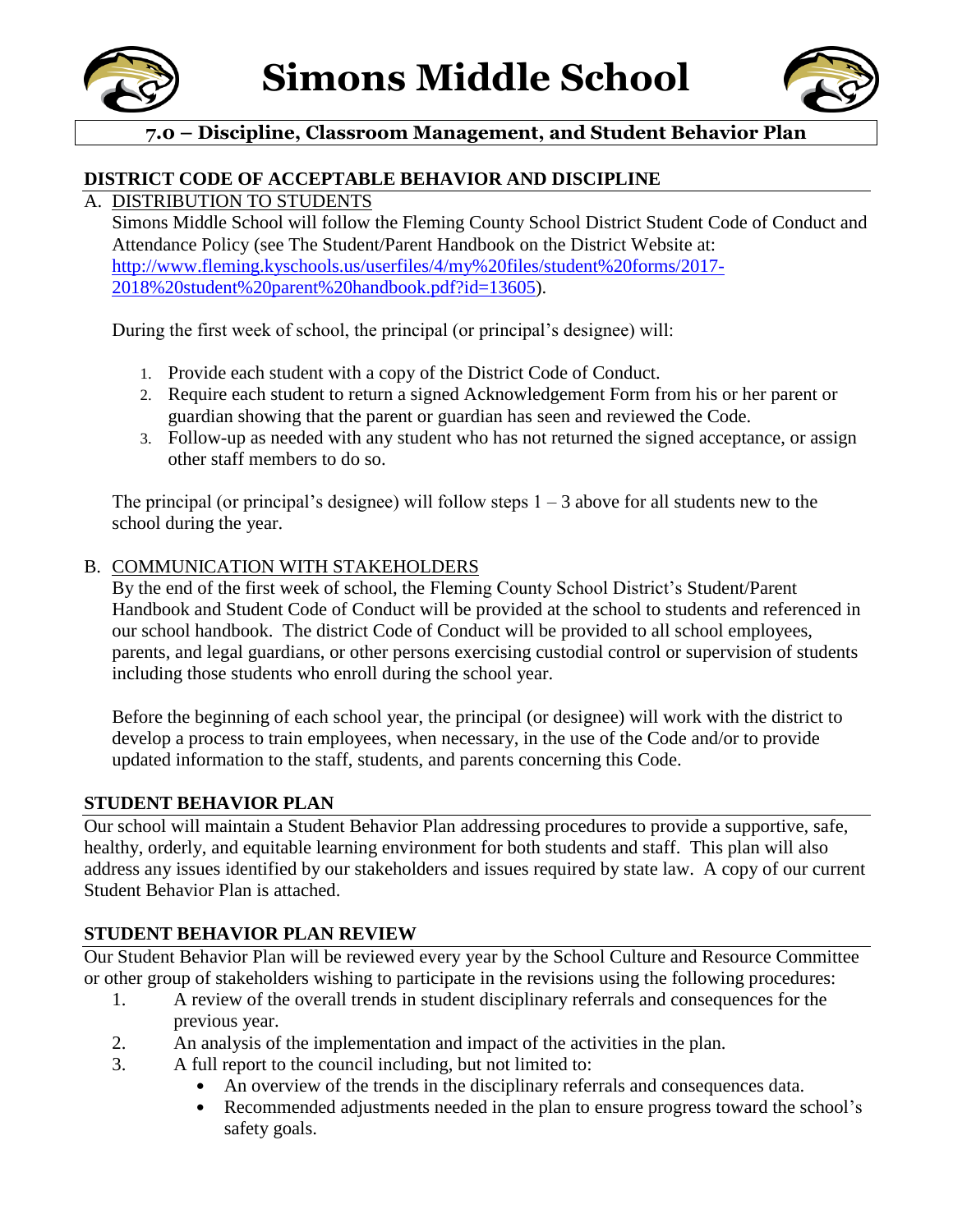



# *Discipline, Classroom Management, and Student Behavior Plan Cont.*

4. The council will be responsible for approving and adopting any changes to the Student Behavior Plan.

## **BULLYING:**

## A. STUDENT BEHAVIOR

In order to prevent the disruption of the educational process and the ability of all students to take advantage of the educational opportunities offered at Simons Middle School the following student behaviors as defined by law will not be tolerated:

- Hazing
- Bullying
- Taunting
- Menacing
- Intimidating
- Threatening behavior
- Verbal or physical abuse of others
- Using lewd, profane, or vulgar language

This policy extends to any/all student language or behavior including, but not limited to, the use of electronic or online methods.

These provisions should not be interpreted to prohibit civil exchange of opinions or debate protected under the state or federal constitutions where the opinion expressed does not otherwise materially or substantially disrupt the education process or intrude upon the rights of others.

### B. VIOLATIONS AND REPORTING

Students who violate this policy will be subject to appropriate disciplinary action as outlined in the District Code.

Students wishing to report a violation or who believe they are victims may report it to any staff member of Simons Middle School who will take appropriate action as defined by the Code. Staff will refer the report to the principal (or designee) for further action when the report involves an offense that may warrant suspension or expulsion of a student, any felony offense, or a report that may be required by law, including reports to law enforcement.

When a complaint is received that does not appear to be covered by this policy, the administrators will review other policies that may govern the allegations and take appropriate action.

### C. RETALIATION

Other students and employees shall not retaliate against a student because he/she reports violation of the Code or assists or participates in any investigation, proceedings, or hearing regarding the violation. The Superintendent (or designee) shall take measures needed to protect students from such retaliation.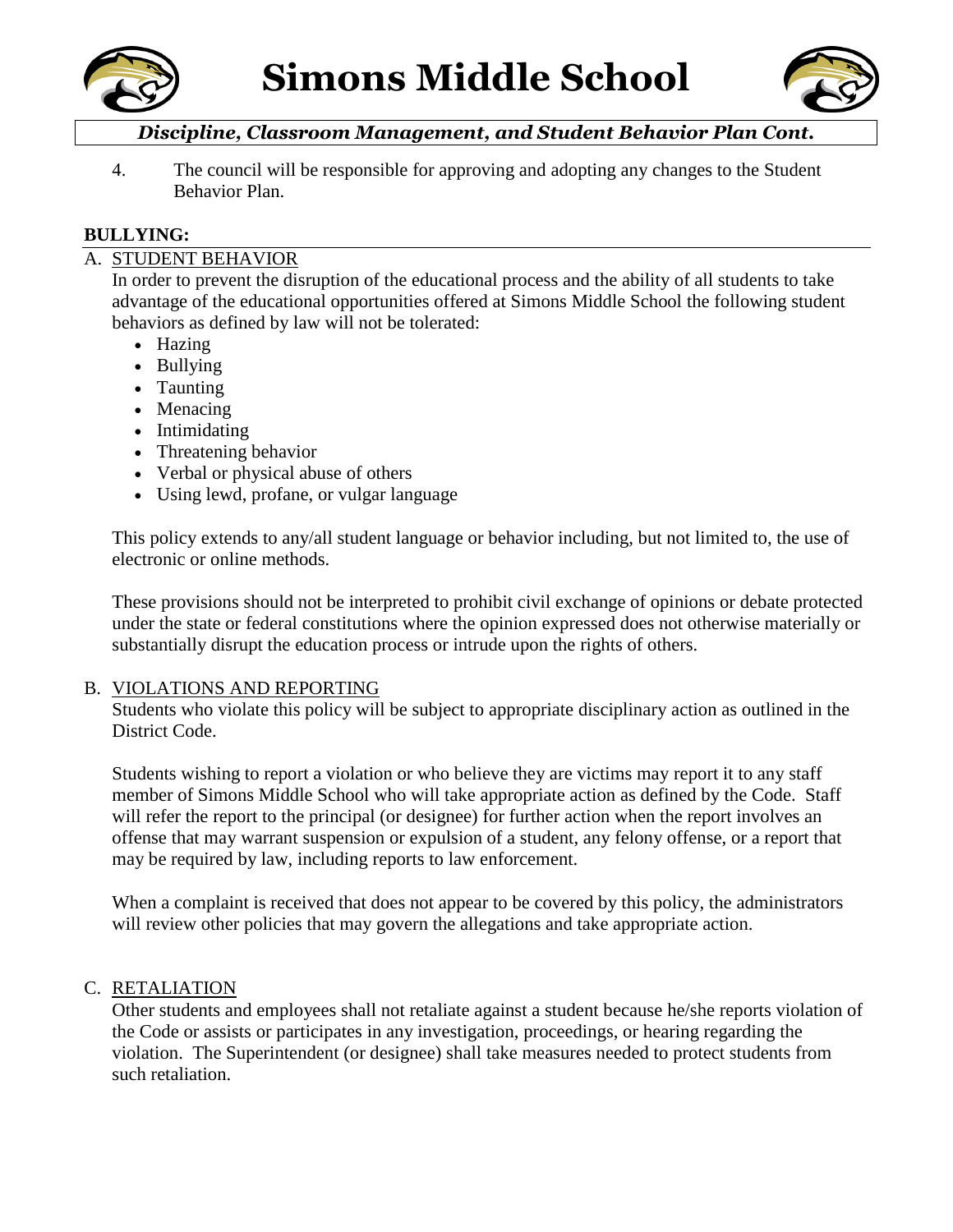



# *Discipline, Classroom Management, and Student Behavior Plan Cont.*

As provided in the Code, students who believe they are victims of these behaviors will be provided with a process to enable them to report such incidents to personnel for appropriate action.

## **DRESS CODE**

All students at Simons Middle School will follow a dress code. Attire that is deemed potentially disruptive to the educational process will not be permitted. Students who violate the dress code will not be allowed to attend class or circulate through the school until their attire is corrected. The details of this code may be found in the Student Behavior Plan and Student/Parent and Teachers' Handbooks.

### **ELECTRONIC DEVICES**

Students may bring personal technology to school if used appropriately. The Administration at Simons Middle School has the right to deny the privilege of possessing a personal electronic device while on school property. The Fleming County School District, its staff, or employees, are not liable for any device lost, stolen or damaged on school grounds. Specific rules and guidelines for appropriate use which are aligned with district policy and consequences for inappropriate use can be found in Fleming County Schools Acceptable Use Policy and the Simons Middle School Parent/Student and Teachers' Handbooks.

### **RESPONSIBILITIES**

## **Principals and assistant principals are responsible for:**

- 1. Disseminating and interpreting the behavioral and discipline standards and guidelines of the district and school.
- 2. Ensuring that all staff and students adhere to the District Code of Conduct.
- 3. Providing support and guidance to teachers in the implementation of the district and school behavioral and discipline standards and guidelines.
- 4. Working with parents and guardians when issues arise that involve behavior and/or discipline of a student.

### **Teachers are responsible for:**

- 1. Clearly establishing classroom standards of conduct that:
	- align with the SMS Student Behavior Plan,
	- include clearly defined consequences when standards are not met,
	- are communicated to parents,
	- are posted in plain view of the students in the classroom, and
	- are taught to students during the first two weeks of school and explained to students who join the class during the year.
- 2. Ensuring that:
	- Teacher-student interactions demonstrate general caring and respect.
	- Interactions among students are generally polite and respectful.
	- Students are held to the classroom standards and appropriate consequences are issued when the standards are not met.

### **Counselors are responsible for:**

1. Providing support and guidance to help students and parents understand, correctly interpret, accept, and follow the behavioral standards and guidelines of the district, school, and classrooms.